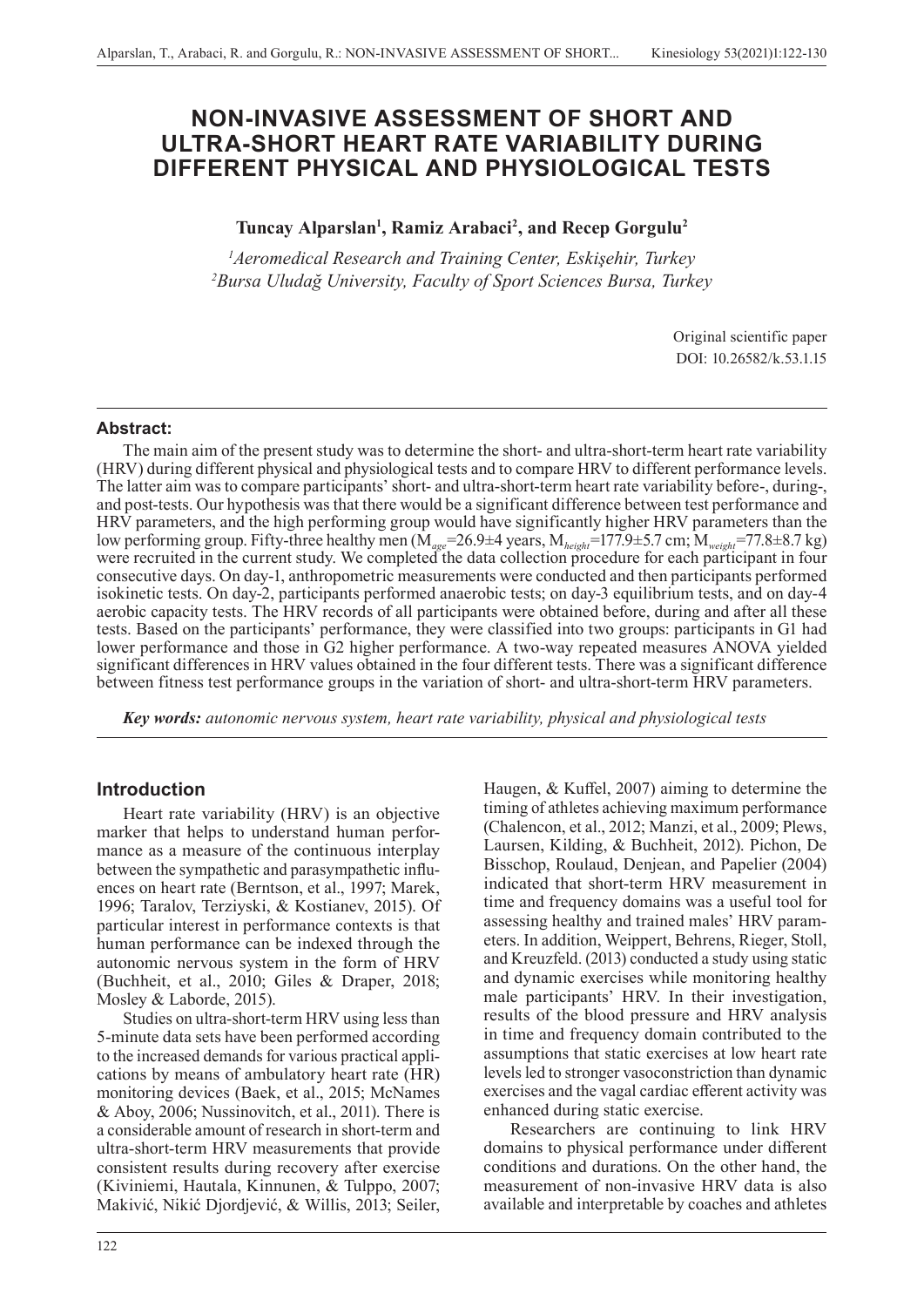in athletic performance settings (Tomes, Schram, & Orr, 2020). Questions remain, however, do we precisely understand the effect of different physical activities on HRV changes under different durations such as short-term and ultra-short-term.

To our knowledge, this is the first study conducted on serial physical performance tests (pretest – test – post-test) while measuring the short and ultra-short term HRV parameters. Is there a difference in the short- and ultra-short monitoring of HRV between the groups whose performance is above the average and the group with belowaverage performance? Does HRV change before, during and after physical and physiological tests? Our hypotheses are that 1) there will be a significant difference in the short- and ultra-short-time HRV between the two groups with different performance level, and 2) there will be a significant difference among HRVs measured before, during and after the tests. Therefore, the current research aimed to address the differential effect of physical tests on short- and ultra-short-term HRV measures. More specifically, the main purpose of this study is to determine the short- and ultra-short HRV for monitoring of healthy men during different physical and physiological tests and to compare HRVs for different performance levels. The second purpose is to compare pre-test, test and post-test short- and ultra-short-term HRV.

### **Methods**

### **Participants**

Fifty-nine healthy males were recruited on a volunteer basis through advertisement posters. Six participants were excluded from the current study due to their busy schedule. The final sample comprised 53 individuals (M*age*=26.9±4 years, M*height*=177.9±5.7 cm; Mweigt=77.8±8.7 kg). All participants were reported being free from illness and injury during the last six months and no medical drugs were used in the week before the experiments took place. Informed consent was obtained from all participants. The experiments were approved by the Eskişehir Osmangazi University research ethics committee (Approval Number: 2019/73).

Data collection for each participant was executed on weekdays during morning hours (i.e.

from 10:00 a.m. to 12:00 a.m.). Moderate drinking water consumption was allowed to each participant during the tests. All measurements were performed in a quiet and air-conditioned (air temperature 22-24° C, air humidity 33-45%) experiment room. The participants were warned not to perform any physical activity the day before the test days and not to use stimulants such as food and medicine or coffee for two hours before the tests. The tests were performed in groups of five or six participants in four different phases so that HRV recordings did not interact with each other (Table 1). On the first day, anthropometric measurements and isokinetic dominant knee force measurements (Phase I) took place. On the second day, anaerobic power was measured by Wingate Anaerobic Test (WAnT) (Phase II). On the third day, the equilibrium test was performed (Phase III). Finally, on the fourth day, the Bruce protocol was applied on the treadmill using the gas analyzer to measure the aerobic capacity (Phase IV). HRV recordings were collected at rest for 30 minutes, which was then recorded as 60 seconds before the test, 30 seconds during the test and 60 seconds after the test for phases I-II-III, whereas for phase IV, it was five minutes pre-test and five minutes after-test. (Table 1).

Based on the results achieved in the performance tests, participants were classified into two groups as G1 (group with lower performance) and G2 (group with higher performance) (ACSM, 2013; Franklin, Whaley, & Howley, 2000; Zupan, et al., 2009). HRV differences were observed between the participants with high performance and those with low performance.

#### **Measurements**

The tests selected for the research are the tests that are frequently used in determining the conditional properties using either indirect or direct measurement methods. The tests applied are laboratory tests that give objective results due to the protocols and devices used.

*Anthropometric measurements:* Body height of the participants was measured as recommended by the International Society for the Advancement of Kinanthropometry (ISAK) and with a 1/10 cm sensitivity (Holtein Harpenden 601, Holtain Ltd., UK). Body weight of the participants were measured

*Table 1. Measuring times, i. e. duration of HRV records taken during the tests*

|                | Phase I<br>Day 1 10:00/12:00       | Phase II<br>Day 2 10:00/12:00 | Phase III<br>Day 3 10:00/12:00 | Phase IV<br>Day 4 10:00/12:00               |
|----------------|------------------------------------|-------------------------------|--------------------------------|---------------------------------------------|
|                | <b>Isokinetic Strength</b><br>Test | Anaerobic Test<br>(WAnT)      | Equilibrium Test               | Aerobic Resistance Test<br>(Bruce Protocol) |
| Monitoring HRV | Ultra-short                        | Ultra-short                   | Ultra-short                    | Short                                       |
| Pre-test       | 60 s                               | 60 s                          | 60 s                           | 5 min                                       |
| Test           | 30 <sub>s</sub>                    | 30 <sub>s</sub>               | 30 <sub>s</sub>                | during a test                               |
| Post-test      | 60 s                               | 60 s                          | 60 s                           | 5 min                                       |
|                |                                    |                               |                                |                                             |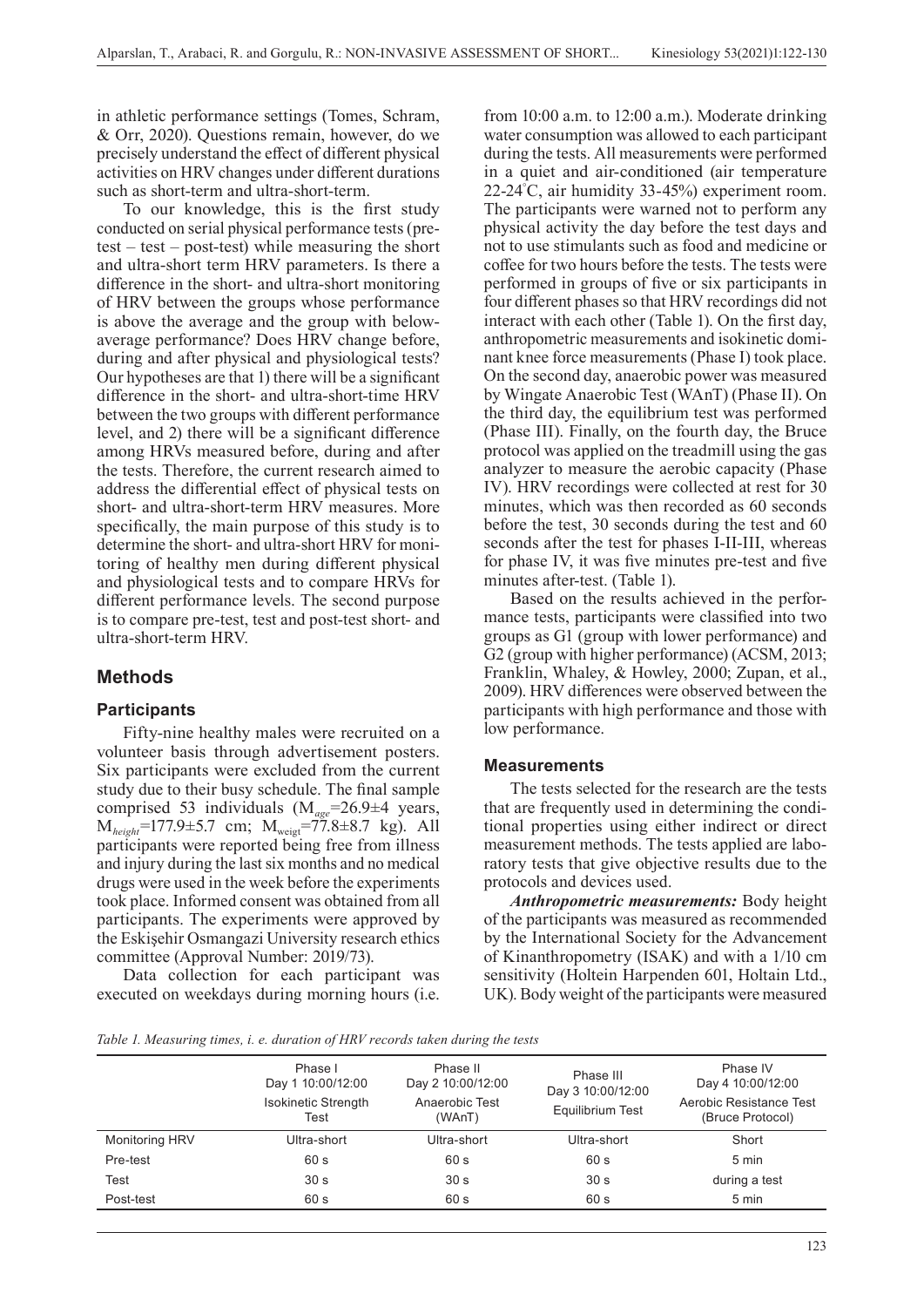with a scale of 1/10 kg using the scale model of the InBody brand 270 models (Biospace Co., S. Korea) body analyzer. To obtain the Body Mass Index (BMI) values of the participants InBody brand 270 models (Biospace Co., S. Korea) body analyzer was used, and measurements were performed according to the procedure specified in the device manual. The data obtained were recorded in %.

*Isokinetic test:* The flexion-extension isokinetic force measurement at 60 degrees angular velocity on the dominant knee was measured with Humac Norm device for 30 seconds (Humac Norm, Computer Sports Medicine Inc., USA). The dynamometer was calibrated before the start of the study, according to the operating manual. The weight of the leg was calculated. Participants were seated in an upright position, with the backrest at 85°. The rotational axis of the knee was placed in line with the dynamometer axis of rotation, and 0° was determined as 0° of knee extension. The lever arm pad was secured just proximal to the medial malleolus, so that movement of the ankle was not constricted. Tests were performed in a predefined ROM of 90°-0°. To minimize compensatory trunk movements during testing, participants were secured using stabilizing straps, according to the manufacturer's manual. During this test, participants were encouraged verbally to exert maximal effort. HRV was measured 60 seconds before the test, 30 seconds during the test and 60 seconds after the test.

*Anaerobic test:* The anaerobic power tests were performed by a Wattbike brand ergometer using WAnT (Wattbike WPM ModelB, Wattbike Ltd., UK). The reliability study for a 30-second rundown sprinkle in Wattbike has already been done (Driller, Argus, & Shing, 2013). It records a calculation of the average power in each 5-second interval of a 30-second test and provides a peak power value based on the highest 5-second average as well as a rate of deterioration. Participants completed the same warm-up protocol as had been performed during the orientation session and then immediately began the WAnT, a 30s maximal anaerobic exercise test on a cycle ergometer against 7.5% of their body mass (Bar-Or, 1987). During this test, participants were encouraged verbally to exert maximal effort. Mean power, peak power, and relative power were measured by the WAnT. HRV was recorded one minute before the test, 30 seconds during the test and one minute after the test.

*Equilibrium test:* 30 seconds static equilibrium was measured by Sigma (Sigma Platforma Balansowa, AC International East SP Z O.O., Poland). The subject steps up on the platform at the level of two feet then watch the screen for 30 seconds before the beginning of the test. The platform is equipped with an independent system for the assessment of the swing angle using a specialized sensor

that detects any change in the position of the platform. It processes these changes to the appropriate output signal and transmits data wirelessly in real time to a computer with the adequate software. The area covered by the test as a result of the test was recorded on the data form. HRV was recorded 60 seconds before the test, 30 seconds during the test and 60 seconds after the test.

*Aerobic test:* The treadmill test with the gas analyzer was used, which is accepted as the gold standard for the determination of aerobic endurance and maximal oxygen consumption. The Bruce protocol (h/p/cosmos quasar med 170-190/65, h/p/ cosmos & medical GMBH, Germany) was used. The staged protocol began at 1.7 mph at the 10% grade with work rate increased (speed and grade) every three minutes until maximal oxygen consumption (VO<sub>2</sub>max) was reached. Expired gas fractions (oxygen and carbon dioxide) were collected at the mouth and analyzed with a metabolic cart (Cosmed Quark CPED metabolic cart, Roma, IT). Measurements were processed in Omnia-Standalone software for Microsoft Windows version 1.4. The criteria for  $VO<sub>2</sub>$  max were predetermined as two out of the following: if there was a plateau in oxygen consumption despite an increased work  $(\pm 2 \text{ ml} \cdot \text{kg}^{-1} \cdot \text{min}^{-1})$ ; the respiratory exchange ratio of >1.10; and a heart rate within ten beats of the agepredicted maximum (220-age). The Bruce protocol was applied after a 10-minute warm-up period.

*Heart rate variability measurement:* To obtain resting HRV measurements, HRV recordings were taken from the volunteers while sitting before the tests. HRV was measured by Polar V800 GPS Sports Watch with Heart Rate Monitor and Polar H7 band (Polar Electro, Kempele, Finland). The Polar V800 is valid to detect RR intervals with an error of 0.09% and an intra-class correlation coefficient of >0.99 (Giles, Draper, & Neil, 2016). The heart rate data were stored in a personal computer using Polar FlowSync Software (version 3.0.0.1337). HRV analyses were performed using Kubios HRV standard heart rate variability analysis software for Mac (Biosignal Analysis and Medical Imaging Group, Department of Physics, University of Kuopio, Finland, version 3.1.0.1) with time, frequency, and nonlinear domain analysis. A sampling rate of 1000 Hz was chosen, and recordings were transferred to a PC via v800 USB interface. Before the test exercise, each subject was instructed to lie on the exercise mat in a dimly controlled climate-controlled laboratory for 10 minutes following the adopted recommendations (Marek, 1996). The heart rate range was recorded five minutes before and five minutes after the test. The spectral response provided by the system was broken down into three bands: very low frequency  $(0.003-0.04 \text{ Hz})$ , low frequency  $(0.04-$ 0.15 Hz), and high frequency (0.15–0.4 Hz). The nonlinear analysis techniques used in this study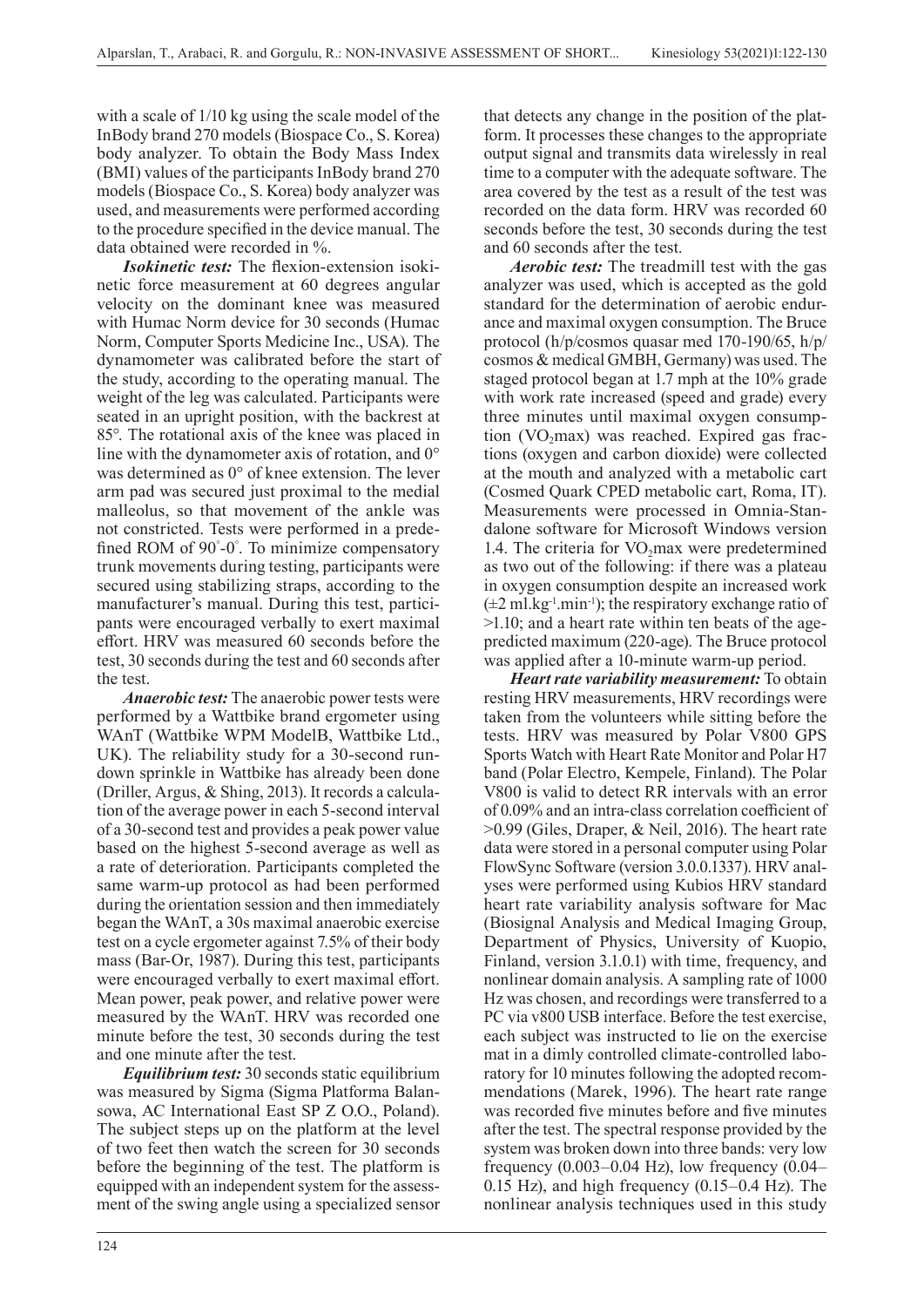were the Poincaré plot and detrended fluctuation analysis. The Poincaré diagrams were obtained by plotting the RR values of n on the x-axis and the RR values of  $n + 1$  on the y-axis. The SD1 axis indicates short-term variability, whereas the SD2 axis indicates long-term variability (Makivić, et al., 2013). Recordings were subsequently imported into Kubios HRV software (Biosignal Analysis and Medical Imaging Group, Department of Physics, University of Kuopio, Finland, version 3.1.0.1) (Tarvainen, Niskanen, Lipponen, Ranta-Aho, & Karjalainen, 2014) for offline analyses. Specifically, we computed heart rate (beats per minute) as well as the mean of R-R intervals in milliseconds (Mean-RR), standard deviation of R-wave to R-wave intervals (SDNN) and root mean square of successive R-R intervals (RMSSD), the natural logarithmic transformation of the square root of the mean squared differences between successive R-R intervals in milliseconds (LnRMSSD), percentage of successive RR intervals that differ by more than 50 ms (PNN50), as three time-domain measures of heart rate variability with the absolute power of the low-frequency band (LF), absolute power of the high-frequency band (HF), and the ratio of LF- to HF-power (LF/HF).

### **Statistical analysis**

Data are presented as means and standard deviations (SD). The differences based on magnitudes (Batterham & Hopkins, 2006) were calculated to check the differences in the pre- and post-test moments. Sample size was calculated with G\*power program (Ver.3.1.9.6) for a two-way ANOVA with repeated measures. Repeated two-factor analysis of variance (ANOVA) was used to compare HRV parameters in the participants of the two groups (3 times x 2 groups) for pre-test, test, and post-test. In order to compare the intra-group HRV parameters, a repeated one-way analysis of variance (ANOVA) was used during pre-test, test, and posttest. Binary comparisons were determined with Bonferroni test. The assumption of sphericity was tested using Mauchly's test and the Greenhouse-Geiser correction factor to the degrees of freedom was used for all the positive tests. The effect size was calculated, which was considered small (0.01), medium  $(0.06)$  or large (>0.14). Eta-squared  $(\eta^2)$  is a measure of effect size for use in ANOVA. All calculations were made with SPSS version 22, statistical software (SPSS Inc., Chicago, IL, USA), and the level of significance was set at p<.05.

# **Results**

Physical characteristics of the participants and HRV values for 30 minutes sitting quietly are shown in Table 2.

A 3 (time) x 2 (group) ANOVA analyses for the  $VO<sub>2</sub>max$  revealed a significant difference between

*Table 2. Physical characteristics of the subjects (n=53)*

| Physical characteristics | Mean $\pm$ SD   |  |
|--------------------------|-----------------|--|
| Age (years)              | $27.0 \pm 4.0$  |  |
| Height (cm)              | $177.9 \pm 5.7$ |  |
| Weight (kg)              | $778 + 87$      |  |
| BMI ( $kg.m^{-2}$ )      | $246 + 26$      |  |
| Body fat (%)             | $185 + 50$      |  |
| Mean-RR (bpm)            | $682.9 \pm 212$ |  |
| SDNN (ms)                | $58.5 \pm 38.6$ |  |

the groups changes in the Mean-RR  $(F=3.626*)$ and the ES was found to be large  $(n^2=0.17)$ . For the anaerobic test, between the groups changes of Mean-RR (F=3.768\*) and the ES was determined to be small ( $\eta^2$ =0.01). Also, for the isokinetic strength test between the groups changes of Mean-RR (F=4.144\*) and the ES was determined to be small  $(\eta^2=0.02)$ .

For the  $VO<sub>2</sub>$ max test, there was a significant difference between the groups changes of SDNN (F=2.365\*), and the ES was determined to be small  $(\eta^2=0.05)$ . For the equilibrium test, between the groups changes of SDNN (F=5.379\*), and the ES was determined to be large  $(\eta^2=0.13)$ .

For the equilibrium test, there was a significant difference between the groups changes of RMSSD (F=4.599\*\*\*), and the ES was determined to be intermediate  $(n^2=0.04)$ .

For the  $VO_2$ max test, there was a significant difference between the groups changes of PNN50 (F=8.339\*) and the ES was determined to be small  $(\eta^2=0.05)$ , and for the anaerobic test, there was a significant difference between the groups changes of PNN50 (F=5.312\*) and the ES was determined to be intermediate ( $\eta^2$ =0.10). Also, for the equilibrium test, there was a significant difference between the groups changes of PNN50 (F=4.487\*), and the ES was determined to be intermediate  $(\eta^2=0.08)$ .

For the VO<sub>2</sub>max test, there was a significant difference between the groups changes of LF  $(F=4.520*)$  and the ES was determined to be intermediate ( $\eta^2$ =0.08); for the equilibrium test there was a significant difference between the groups changes of LF (F=8.407\*), and the ES was determined to be small  $(p^2=0.04)$ ; and for the isokinetic strength test there was a significant difference between the groups changes of LF (F=11.354\*), and the ES was determined to be small  $(\eta^2=0.03)$ .

For the  $VO_2$ max test, there was a significant difference between the groups changes of HF (F=3.806\*) and the ES was determined to be small  $(\eta^2=0.02)$ . For the anaerobic test, there was a significant difference between the groups changes of HF (F=7.395\*) and the ES was determined to be small  $(\eta^2=0.02)$ , and for the equilibrium test, there was a significant difference between the groups changes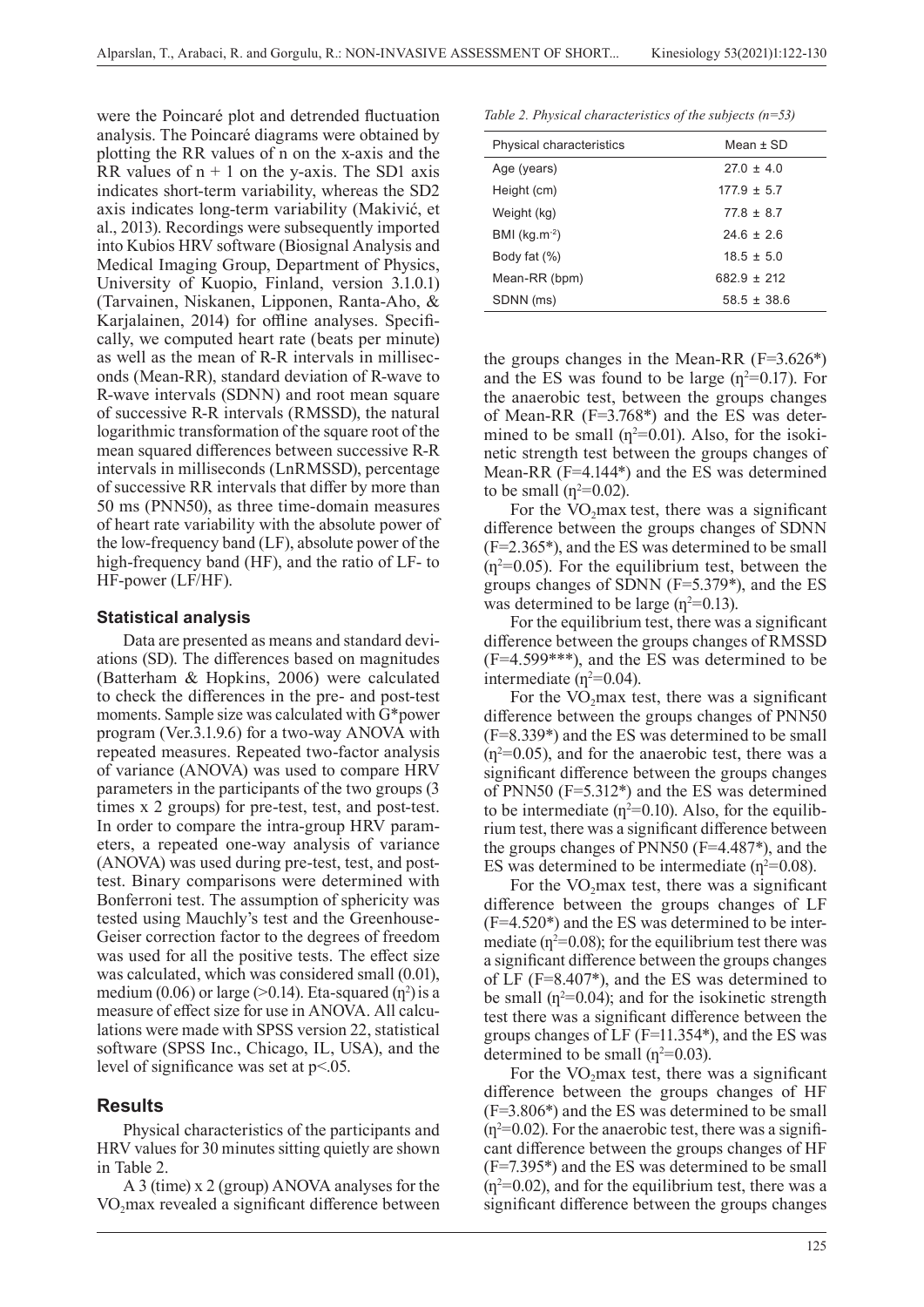

*Figure 1. The change of HRV parameters of the groups in VO<sub><i>i</sub>max*, anaerobic, balance and isokinetic tests before, during and after</sub> *the test. VG1= G1 group's VO2max mean values variation line. VG2= G1 group's VO2max mean values variation line. AG1= G1 group's anaerobic capacity mean values variation line. AG2= G2 group's anaerobic capacity mean values variation line. EG1= G1 group's equilibrium mean values variation line. EG2= G2 group's equilibrium mean values variation line. IG1= G1 group's isokinetic strength mean values variation line. IG2= G2 group's isokinetic strength mean values variation line.*

of HF (F=14.933\*) and the ES was determined to be intermediate  $(\eta^2=0.08)$ . Also, for the isokinetic strength test, there was a significant difference between the groups changes of HF (F=9.745\*) and the ES was determined to be small  $(\eta^2=0.02)$ .

For the  $VO_2$ max test, there was a significant difference between the groups changes of LF/HF (F=8.603\*), and the ES was determined to be intermediate  $(p^2=0.06)$ . For the equilibrium test, there was a significant difference between the groups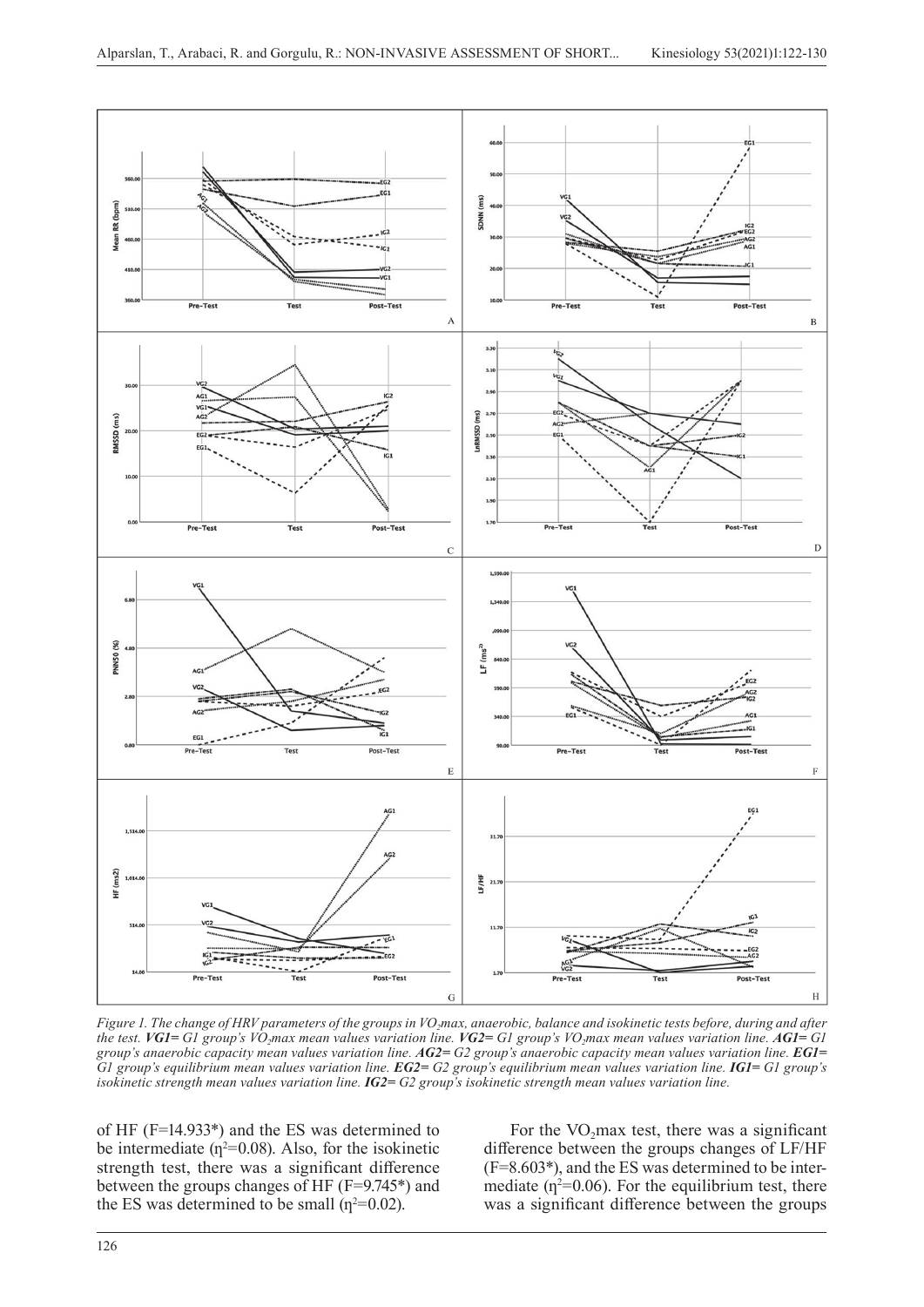changes of LF/HF (F=17.053\*) and the ES was determined to be small  $(\eta^2=0.03)$ . Also, for the isokinetic strength test, there was a significant difference between the groups changes of LF/HF (F=5.049\*) and the ES was determined to be small  $(\eta^2=0.01)$ .

### **Discussion and conclusions**

The study was conducted to investigate the availability of short-term and ultra-short-term HRV as a supportive tool to determine physical fitness. PubMed, Medline, and SPORTDiscus databases were examined before the study was planned. The novelty of this study is based on the lack of studies to investigate the relationship between short- and ultra-short-term HRV during different physical fitness tests.

Previously, HRV was used and measured during exercise (Lewis, Kingsley, Short, & Simpson, 2007; Sandercock & Brodie, 2006) alongside with before and after exercise. Millar, Rakobowchuk, McCartney, and MacDonald (2009) reported that WAnT may be useful in detecting changes in HRV frequency domain values more accurately in recovery after WAnT performed with one single and four multiples with 10 young male participants. Furthermore, HRV can be used as a performance diagnostic parameter in sports and as a control parameter of stress intensity (Hottenrott, Hoos, & Esperer, 2006). Studies have shown that athletes with high HRV have superiority in competition (Nakamura, et al., 2015; Proietti et al., 2017). This can be explained in part by  $VO_2$ max found in athletes with better HRV values (Esco, Flatt, & Nakamura, 2016). At the onset of exercise, heart rate increases mainly due to parasympathetic withdrawal (Goldsmith, Bloomfield, & Rosenwinkel, 2000); this explains the dramatic decrease in HF power observed at the beginning of the exercise. Contradictory, sympathetic activity cannot be easily isolated by LF power (Marek, 1996). However, it is expected to increase with each subsequent training session because the increase in heart rate during exercise is a result of increased sympathetic stimulation (Goldsmith, et al., 2000). Differences from rest to exercise in HRV occur at the cell signal level at which activation of the β1 receptor in cardiomyocytes increases HR and heart automation during exercise (Poehling, 2019).

In our study, G2 reached higher values in Mean-RR, one of the time-domain parameters, during and after the test in all the tests. This shows that recovery of autonomic nervous system (ANS) is faster for those with higher performance levels. Likewise, there were similar results in SDNN, but in G1 the SNNN increased dramatically in the equilibrium test after testing. We argue that this shows that stress factors of the participants also come to the fore during the test stages for the groups determined according to performance.

In the  $VO<sub>2</sub>max$  test for the RMSSD parameter, which is primarily used for sportive performance, G2 started and finished with a higher value. In the anaerobic capacity test, RMSSD increased for G2 until the beginning of the test and decreased significantly in the two groups by the end of the test. In equilibrium and isokinetic strength tests, G2 completed again with a higher value. Tulppo, Makikallio, Seppänen, Laukkanen, and Huikuri, (1998) found that there was a relationship between the groups they formed according to physical performance, age, and cardiac vagal functions of the participants who had better physical fitness in bicycle test  $(VO<sub>2</sub>Peak)$ . Since the RMSSD variable is frequently used in sports performance, it is also worth considering to look at the LnRMSSD value. While there were similar results for isokinetic capacity test with equilibrium in this variable, we obtained different results from RMSSD for the anaerobic capacity test with  $VO_2$ max. Logarithmic transformation led us to see different results for the present study. While the PNN50 value was higher in G1 than G2 before the VO<sub>2</sub>max test, the two groups' values approached each other during the test and almost equalized after the test.

While the higher performance group had better values in aerobic and anaerobic capacity and isokinetic strength test results in time-domain variables, higher values were also found in the low performance group in the equilibrium test. Here, although G1 shows a worse equilibrium performance, it seems to be more effective in coping with stress.

One of the frequency domain parameters is the LF that showed a faster decrease in G1 than in G2 in tests requiring aerobic and anaerobic performance. G2 was higher after testing. But there was an opposite result in the equilibrium test. There were similar results in HF. However, after the anaerobic test, HF was much higher in G1. LF / HF value was much higher in G1 after the equilibrium test. To support this study, previous results showed that after exercise HRV values were higher, especially in subjects with better physical fitness (Melanson, 2000; Ostojic, Stojanovic, & Calleja-Gonzalez, 2011; Seiler, et al., 2007; Somlev, Uzunova, & Pavlova, 2012). However, Poehling (2019) did not find a significant relationship between Mean-RR and SDNN changes during submaximal and maximal tests. Our study observed that those with better performance in the equilibrium test did not have better HRV values. Aras and Coskun (2016) did not find any significant relationship between the changes in HRV values (SDNN, RMSSD, HF, LF / HF) before and after exercise. However, in another study, the intensity at the anaerobic threshold, 30s after exercise, has been shown to primarily mediate parasympathetic reactivation (Imai, et al., 1994). We can say that the parasympathetic modulation of the group is better adapted with higher perfor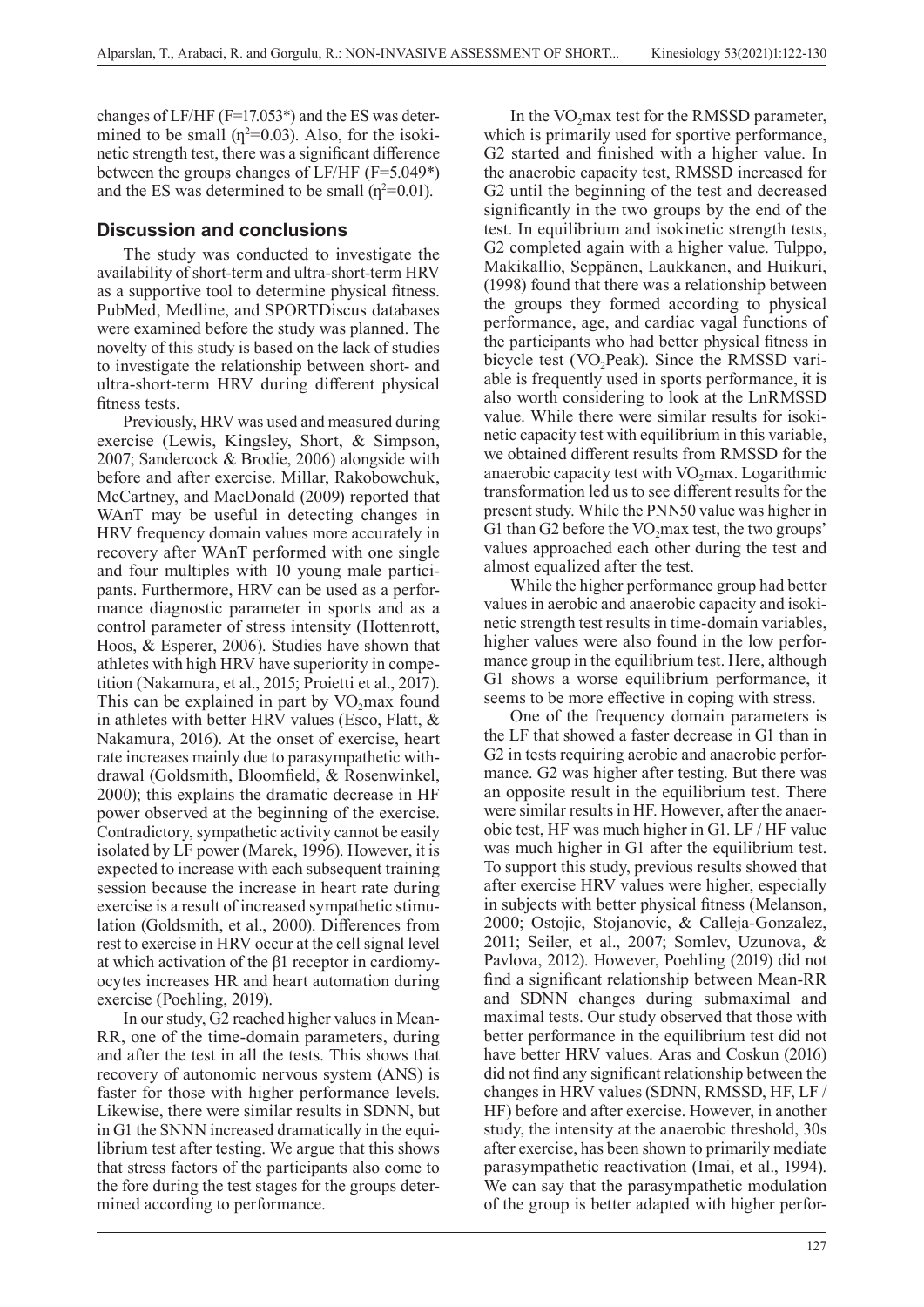mance changes in the anaerobic test ultra-shortterm HRV values.

In previous studies on lower leg contraction with 23 male participants, significant changes in SDNN, RMSSD and HF values were found during dynamic strength exercises compared to static strength exercises, and explained that dynamic exercises lower HRV values more (Weippert, et al., 2013). Simões et al. (2016) concluded that leg maximum repetition (RM) and HRV are effective tools for estimating the lactate threshold in discontinuous resistance exercise, as a result of their study on subjects with cardiovascular disease. These results may impact the prescription of endurance resistance exercise in the cardiovascular disease population since cardiac vagal modulation is an essential indicator of cardiovascular protection and overactivity of sympathetic modulation is related to cardiovascular risk. No previous studies have been found similar to our research on isokinetic exercise.

As a result of our study, cardiac vagal functions reacted better in terms of short- and ultra-short-time HRV values in participants whose performance was higher than average, according to their test results. However, the equilibrium test has different results than the other tests. Except for the equilibrium test, we can accept our first hypothesis.

Our second hypothesis was that there would be a relationship between HRV values before, during and after the test. Previously, there were studies that monitor HRV changes before and after the test (Fortes, et al., 2017) or after the test (Mazzuco, et al., 2017). In our study, short-time and ultra-shorttime HRV changes were observed before, during and after the four different physical fitness tests. Poehling (2019) examined HRV (SDNN) values and submaximal and maximal HRV (SDNN) values from rest to submaximum and maximum exercise of 19-21 years old college runners. The researcher determined a significant difference in the study between rest and exercises. When comparing HRV between rest and exercise, the effect of the parasympathetic nervous system (PNS) at rest contributed to higher HRV, whereas both the submaximum and maximum sympathetic nervous system (SNS) effect during exercise corresponded to the reduced HRV. This is the first study to our knowledge to investigate the relationship between equilibrium ability and HRV values and further research is needed.

This study had some limitations. All of the participants were male. The effect of gender differences was not evaluated. Because the groups were divided according to their performance on the tests, one could expected performance differences depending on gender (Augustsson, et al., 2009; Cheuvront, Carter, Deruisseau, & Moffatt, 2005). The lack of controlled breathing conditions may also be a limitation in HRV measurements. Especially in the  $VO<sub>2</sub>$ max test and anaerobic capacity test because they are quite stressful tests. There was no control group in our research study; we grouped the participants according to their test results. We did not use all of the HRV parameters. Among these, we used time-domain (Mean-RR, SDNN-RMSSD-LnRMSSD) and frequency domain (LF-HF-LF/HF) parameters, which are frequently tested in research. In ANS evaluation, besides heart rate, frequency domain variables such as VLF, total power (TP), and logarithmic transformation (Ln) and normalized units (nu) of almost all variables were used.

According to the present study results, as indicated in our first hypothesis, there is a significant difference between the performance of physical fitness tests and the changes of short- and ultrashort-term HRV parameters. HRV changes did not show parallelism with performance in the equilibrium test. Also, we accept our second hypothesis, especially since there was a significant difference between HRV changes before and after the tests. In the future, the effects of short-time and ultra-shorttime HRV parameters before, during and after exercise need to be tested with larger sample groups, different sexes and specific groups. Further studies are required to determine the relationship between isokinetic strength and equilibrium and HRV.

#### **References**

- Aras, D., & Coskun, B. (2016). The changes on the HRV after a Wingate anaerobic test in different simulated altitudes in healthy, physically-active adults. *Acta Medica Mediterranea*, *32*, 1683-1688. doi: 10.19193/0393-6384\_2016\_5\_150
- Augustsson, S.R., Bersås, E., Thomas, E.M., Sahlberg, M., Augustsson, J., & Svantesson, U. (2009). Gender differences and reliability of selected physical performance tests in young women and men. *Advances in Physiotherapy*, *11*(2), 64-70. doi: 10.1080/14038190801999679
- Baek, H.J., Cho, C.-H., Cho, J., & Woo, J.M. (2015). Reliability of ultra-short-term analysis as a surrogate of standard 5-min analysis of heart rate variability. *Telemedicine and e-Health*, *21*(5), 404-414. doi: 10.1089/tmj.2014.0104

ACSM. (2013). *ACSM's guidelines for exercise testing and prescription*. Baltimore, MD: Lippincott Williams and Wilkins.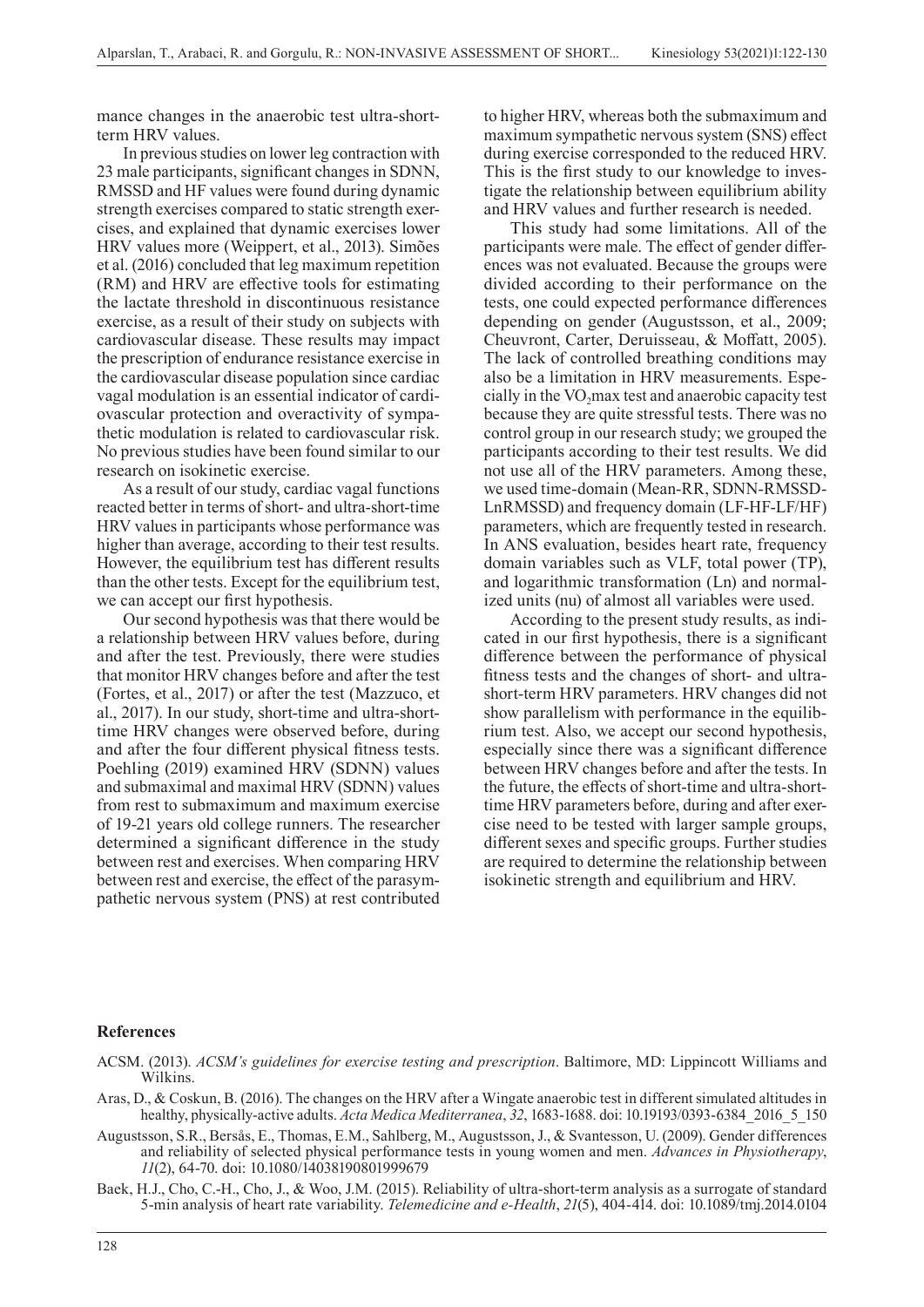- Bar-Or, O. (1987). The Wingate anaerobic test an update on methodology, reliability and validity. *Sports Medicine*, *4*(6), 381-394. doi: 10.2165/00007256-198704060-00001
- Batterham, A.M., & Hopkins, W.G. (2006). Making meaningful inferences about magnitudes. *International Journal of Sports Physiology and Performance*, *1*(1), 50-57. doi: 10.1123/ijspp.1.1.50
- Berntson, G.G., Thomas Bigger Jr, J., Eckberg, D.L., Grossman, P., Kaufmann, P.G., Malik, M., Stone, P.H. (1997). Heart rate variability: Origins, methods, and interpretive caveats. *Psychophysiology*, *34*(6), 623-648. doi: 10.1111/j.1469-8986.1997.tb02140.x
- Buchheit, M., Chivot, A., Parouty, J., Mercier, D., Al Haddad, H., Laursen, P., & Ahmaidi, S. (2010). Monitoring endurance running performance using cardiac parasympathetic function. *European Journal of Applied Physiology*, *108*(6), 1153-1167. doi: 10.1007/s00421-009-1317-x
- Chalencon, S., Busso, T., Lacour, J.R., Garet, M., Pichot, V., Connes, P., & Barthélémy, J.C. (2012). A model for the training effects in swimming demonstrates a strong relationship between parasympathetic activity, performance and index of fatigue. *PloS One*, *7*(12), e52636. doi: 10.1371/journal.pone.0052636
- Cheuvront, S.N., Carter, R., Deruisseau, K.C., & Moffatt, R.J. (2005). Running performance differences between men and women: An update. *Sports Medicine*, *35*(12), 1017-1024. doi: 10.2165/00007256-200535120-00002
- Driller, M.W., Argus, C.K., & Shing, C.M. (2013). The reliability of a 30-s sprint test on the Wattbike cycle ergometer. *International Journal of Sports Physiology and Performance*, *8*(4), 379-383. doi: 10.1123/ijspp.8.4.379
- Esco, M., Flatt, A., & Nakamura, F. (2016). Initial weekly HRV response is related to the prospective change in VO<sub>2</sub>max in female soccer players. *International Journal of Sports Medicine*, *37*(6), 436-441. doi: 10.1055/s-0035-1569342
- Fortes, L.S., da Costa, B.D., Paes, P.P., do Nascimento Júnior, J.R., Fiorese, L., & Ferreira, M.E. (2017). Influence of competitive-anxiety on heart rate variability in swimmers. *Journal of Sports Science and Medicine*, *16*(4), 498.
- Franklin, B.A., Whaley, M.H., & Howley, E.T. (Eds.) (2000). *ACSM's guidelines for exercise testing and prescription*. Baltimore, MD: Lippincott Williams and Wilkins.
- Giles, D., & Draper, N. (2018). Heart rate variability during exercise: A comparison of artefact correction methods. *Journal of Strength and Conditioning Research*, *32*(3), 726-735. doi: 10.1519/JSC.0000000000001800
- Giles, D., Draper, N., & Neil, W. (2016). Validity of the Polar V800 heart rate monitor to measure RR intervals at rest. *European Journal of Applied Physiology*, *116*(3), 563-571. doi: 10.1007/s00421-015-3303-9
- Goldsmith, R.L., Bloomfield, D.M., & Rosenwinkel, E.T. (2000). Exercise and autonomic function. *Coronary Artery Disease*, *11*(2), 129-135. doi: 10.1097/00019501-200003000-00007
- Hottenrott, K., Hoos, O., & Esperer, H.D. (2006). Heart rate variability and physical exercise. Current status. *Herz*, *31*(6), 544-552. doi: 10.1007/s00059-006-2855-1
- Imai, K., Sato, H., Hori, M., Kusuoka, H., Ozaki, H., Yokoyama, H., & Kamada, T. (1994). Vagally mediated heart rate recovery after exercise is accelerated in athletes but blunted in patients with chronic heart failure. *Journal of the American College of Cardiology*, *24*(6), 1529-1535. doi: 10.1016/0735-1097(94)90150-3
- Kiviniemi, A.M., Hautala, A.J., Kinnunen, H., & Tulppo, M.P. (2007). Endurance training guided individually by daily heart rate variability measurements. *European Journal of Applied Physiology*, *101*(6), 743-751. doi: 10.1007/ s00421-007-0552-2
- Lewis, M.J., Kingsley, M., Short, A., & Simpson, K. (2007). Rate of reduction of heart rate variability during exercise as an index of physical work capacity. *Scandinavian Journal of Medicine and Science in Sports*, *17*(6), 696-702. doi: 10.1111/j.1600-0838.2006.00616.x
- Makivić, B., Nikić Djordjević, M., & Willis, M.S. (2013). Heart rate variability (HRV) as a tool for diagnostic and monitoring performance in sport and physical activities. *Journal of Exercise Physiology*online, 16(3), 103-131.
- Manzi, V., Castagna, C., Padua, E., Lombardo, M., D'Ottavio, S., Massaro, M., Iellamo, F. (2009). Dose-response relationship of autonomic nervous system responses to individualized training impulse in marathon runners. *American Journal of Physiology-Heart and Circulatory Physiology*, *296*(6), H1733-H1740. doi: 10.1152/ ajpheart.00054.2009
- Marek, M., Bigger, J.T., Camm, A.J., Kleiger, R.E., Malliani, A., Moss, A.J., & Schwartz, P.J. (1996). Heart rate variability: Standards of measurement, physiological interpretation, and clinical use. *Circulation*, *93*(5), 1043- 1065. doi: 10.1161/01.CIR.93.5.1043
- Mazzuco, A., Medeiros, W.M., de Souza, A.S., Alencar, M.C.N., Neder, J.A., & Borghi-Silva, A. (2017). Are heart rate dynamics in the transition from rest to submaximal exercise related to maximal cardiorespiratory responses in COPD? *Brazilian Journal of Physical Therapy*, *21*(4), 251-258. doi: 10.1016/j.bjpt.2017.05.002
- McNames, J., & Aboy, M. (2006). Reliability and accuracy of heart rate variability metrics versus ECG segment duration. *Medical and Biological Engineering and Computing*, *44*(9), 747-756. doi: 10.1007/s11517-006-0097-2
- Melanson, E.L. (2000). Resting heart rate variability in men varying in habitual physical activity. *Medicine and Science in Sports and Exercise*, *32*(11), 1894-1901. doi: 10.1097/00005768-200011000-00012
- Millar, P.J., Rakobowchuk, M., McCartney, N., & MacDonald, M.J. (2009). Heart rate variability and nonlinear analysis of heart rate dynamics following single and multiple Wingate bouts. *Applied Physiology, Nutrition, and Metabolism*, *34*(5), 875-883. doi: 10.1139/H09-086
- Mosley, E., & Laborde, S. (2015). Performing with all my heart: Heart rate variability and its relationship with personality-trait-like-individual-differences (PTLIDs) in pressurized performance situations. In S. Walters